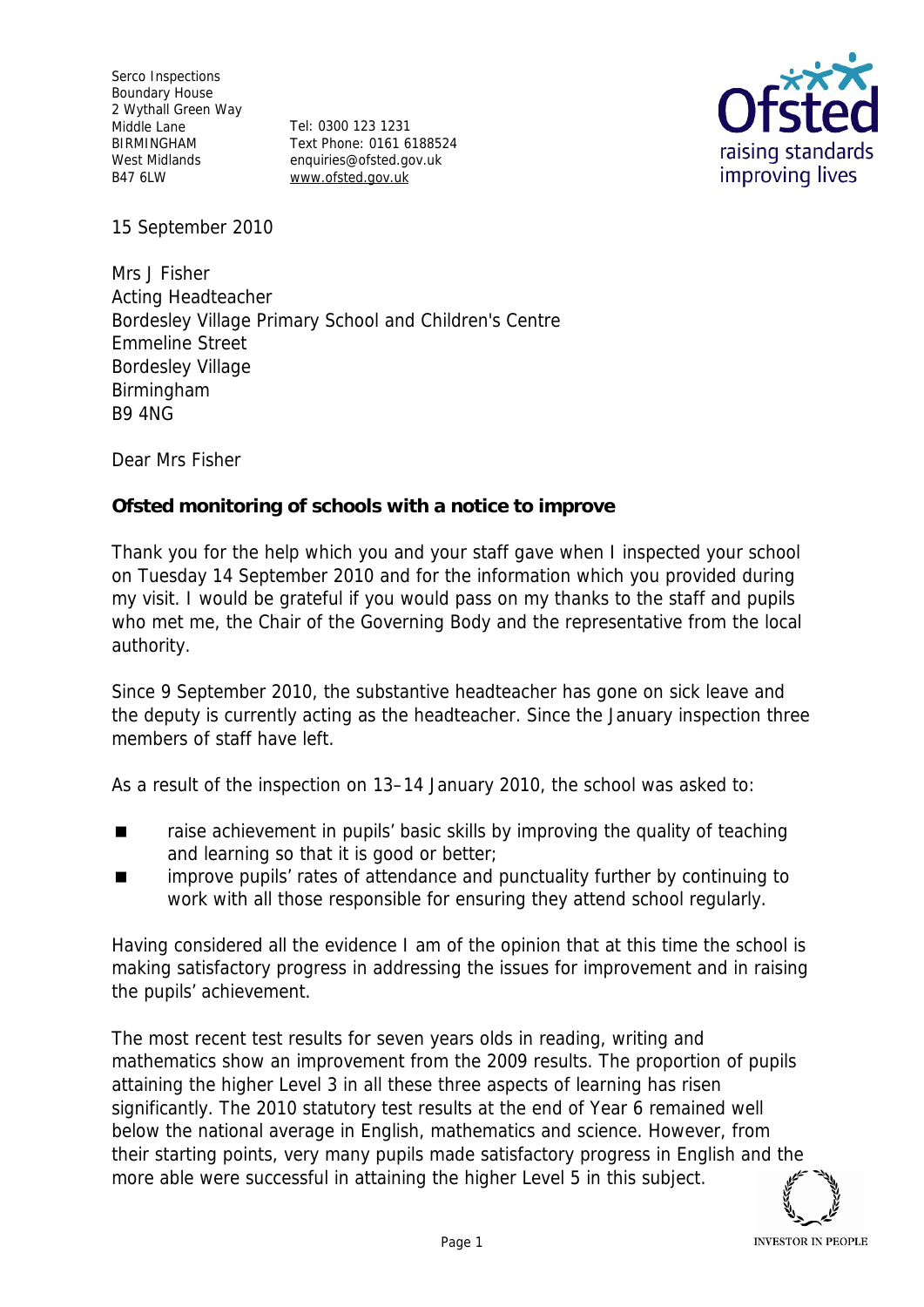

Achievement in mathematics was inadequate. The school is receiving targeted support to improve pupils' achievement in mathematics but the impact has yet to be seen in most year groups. The senior leaders have a good grasp of pupils' progress and are increasingly effective in ensuring that teachers use this information to improve pupils' achievement. However, some inconsistencies remain in the extent to which pupil progress information is used by teachers to plan the next steps in learning.

The school's monitoring information indicates that inadequate teaching has been largely eradicated and this view was supported by evidence seen in lessons and in pupils' books during this inspection. Although there is some success in improving the quality of teaching, much remains to be done to address the legacy of low standards of attainment, through an increase in the proportion of high quality teaching. In this inspection, effective learning was seen when pupils were actively engaged in their learning and had challenging tasks which were carried out at a brisk pace. Skilful use of questioning by teachers helped to ensure that pupils' misconceptions in understanding were corrected. The quality of learning was less effective when tasks were not challenging enough. Guidance on how pupils can improve their work further is increasingly consistent and pupils are responding positively to a recently introduced strategy for marking. Adjustments made to the curriculum mean that pupils have many more opportunities to practise their literacy and numeracy skills across a range of interesting topic work.

Senior leaders participated fully in a review of the quality of teaching and learning, carried out by the local authority in the summer term 2010. Joint observations with senior leaders are ensuring consistency in the forming of judgements and a clear understanding about where further improvement is required. The monitoring and evaluation of teaching by senior leaders are now more closely focused on how well pupils are succeeding in their learning. The process of evaluation is increasingly involving middle leaders to extend a sense of ownership and accountability beyond senior leadership.

There is greater awareness among pupils, parents and carers about the consequences of absence and the school is working well with the local authority welfare services to address specific issues. The result is that the rate of attendance has risen sharply since the last inspection and there is a strong commitment to ensure that the overall rate of attendance continues to rise to at least match the national average.

Overall, the local authority is providing a suitable level of challenge and support, in line with the action and evaluation identified in its statement of action, which itself fulfils requirements. Advice provided by advisers and consultants in the use of assessment as a tool for improving teaching and learning is playing a significant part in securing pupils' better achievement.

I hope that you have found the visit helpful in promoting improvement in your school. This letter will be posted on the Ofsted website.